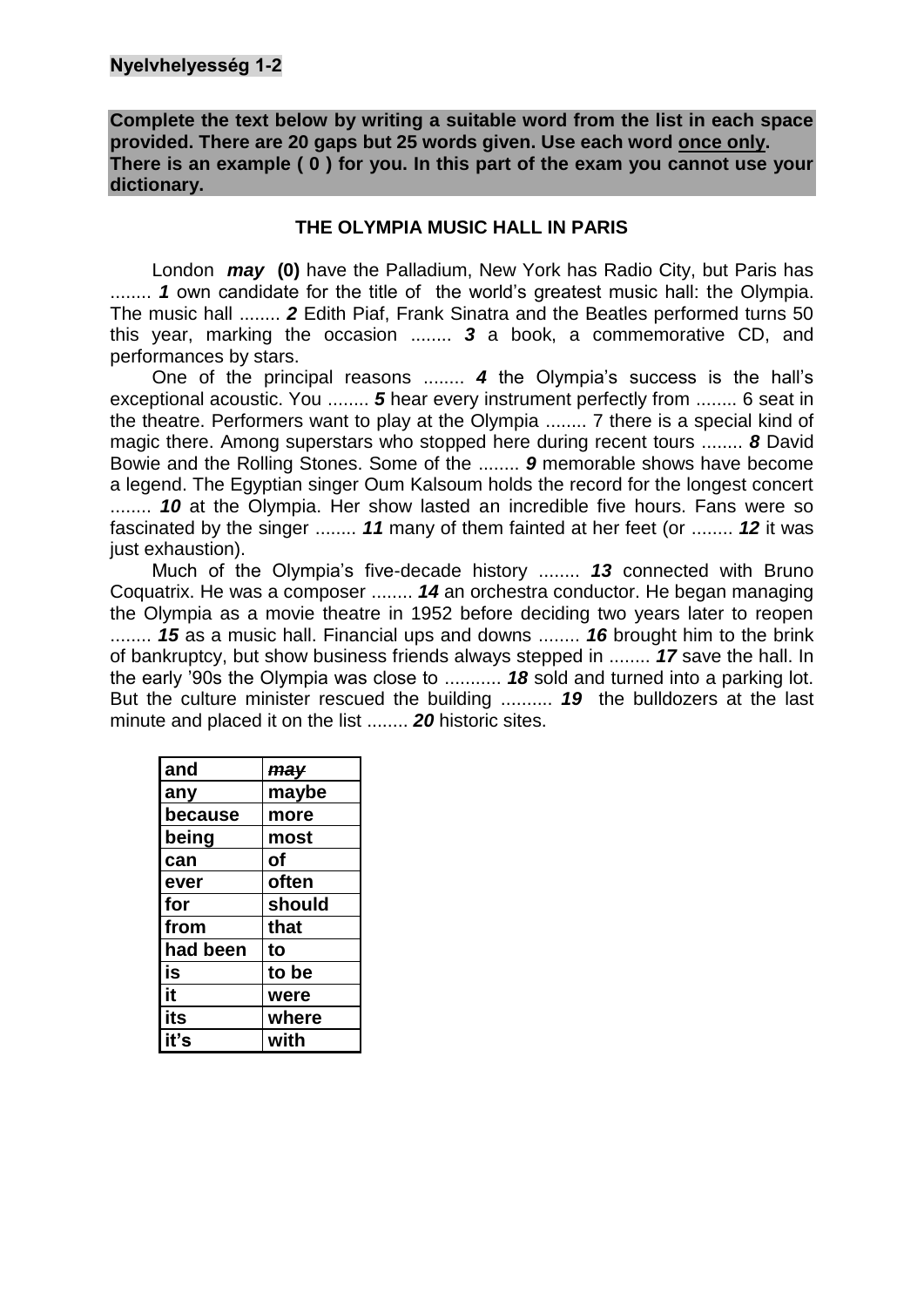## **Nyelvhelyesség 1-2**

### **Choose the word or phrase (A, B or C) which best completes the sentences in the following texts. Only one answer is correct. In this part of the exam you cannot use your dictionary.**

It had been a difficult day and I was looking forward to a quiet evening at home. My husband was working ………... (21) late and I had decided to settle down in a comfortable armchair in the living room ………... (22) read a book. I put the children to bed early and prepared a cold supper and some coffee. ………... (23) I was sitting comfortably with a tray full of food before me and a book at my side.

I was just beginning to eat ............ (24) the telephone rang. I put down my knife and fork and hurried to answer it. ………... (25) was my mother calling me. We talked for over an hour. By the time I ………... (26) to the living room, my coffee had gone cold. ………... (27) I finished my dinner I began drinking my ice cold coffee ............ (28) my book in my hands open on page one. Suddenly there was a loud knock at the door. It gave me ………... (29) surprise that I spilt the rest of the coffee, ………... (30) made a horrible stain on my skirt. There was a stranger in front of the door, who had lost his way and wanted me ………... (31) him. I did my best to explain to him ………... (32) to the station. But it took me ages to get rid of him because he didn't understand English very well, ………... (33).

At last I managed to get back to my book and I actually read a whole page until the baby ………... (34). She was crying loudly and had to be picked up. She was still awake at 11 o'clock when my husband came home and asked me if I had had a pleasant evening …………... (35).

|            | 21 A until            | B.   | to                    | C enough        |
|------------|-----------------------|------|-----------------------|-----------------|
| $22$ A $-$ |                       | B    | to                    | C in order that |
|            | 23 A While            | B.   | During                | C Soon          |
|            | 24 A when             | B    | then                  | C while         |
|            | 25 A There            | B It |                       | C She           |
|            | 26 A 'd have got back |      | B got back            | C had got       |
|            | 27 A After            |      | <b>B</b> Nevertheless | C Meanwhile     |
|            | 28 A with             | в    | on                    | C and           |
|            | 29 A such             |      | B so                  | C such a        |
| $30$ A $-$ |                       | B    | which                 | C what          |
|            | 31 A directing        |      | <b>B</b> direct       | C to direct     |
|            | 32 A how he gets      |      | B how to get          | C to get        |
|            | 33 A neither          |      | <b>B</b> as well      | C either        |
|            | 34 A had woken up     |      | B woke up             | C has woken up  |
|            | 35 A by myself        | B.   | myself                | C to myself     |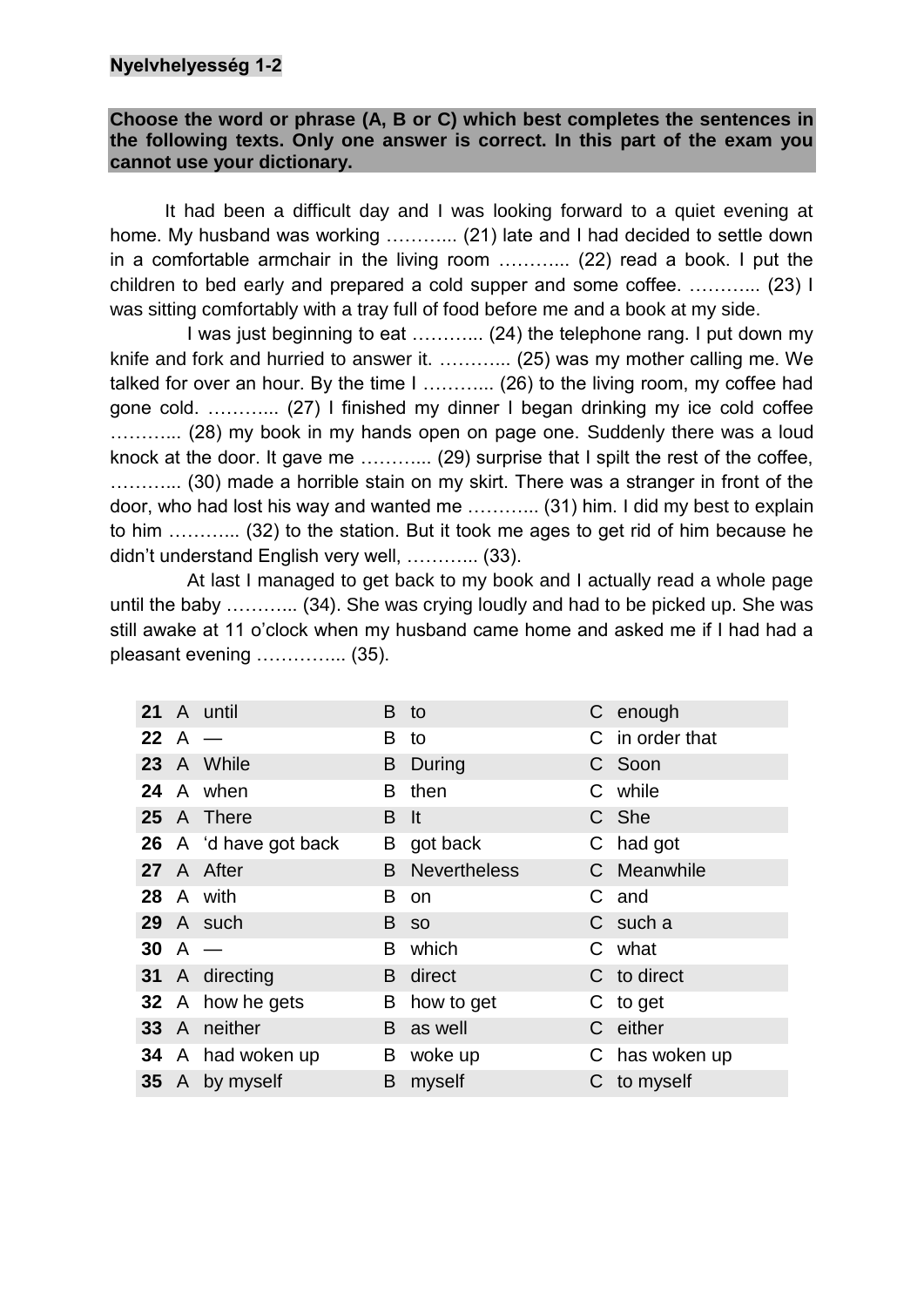# **Nyelvhelyesség 1-2**

## **Age discrimination laws 'incompatible' with minimum wage**

From October 1st, age discrimination ………... (36) be outlawed in the workplace, ………... (37) vacancies can no longer be advertised as junior or senior, ………... (38) example.

The British Chambers of Commerce (BCC) has expressed its concern ………... (39) the introduction of the legislation and has warned that the current minimum wage system, under ………... (40) employers can pay workers under the age of 21 less than older staff, could ………... (41) considered discriminatory under the new rules.

The BCC claims that ………... (42) move would lead to job losses and make employers less likely to hire younger workers.

|                 | 36 A can     | B will      |      | C have to   |
|-----------------|--------------|-------------|------|-------------|
|                 | 37 A meaning | B means     |      | C meant     |
| <b>38</b> A for |              | B as        |      | C like      |
|                 | 39 A after   | B meanwhile |      | C before    |
|                 | 40 A what    | B which     | C it |             |
| <b>41</b> A be  |              | B have      |      | C have been |
|                 | 42 A a such  | B such      |      | C such a    |

### **Adventures in modern craft**

Don't be afraid. You can make this stuff. Rather than ………... (43) your weekend dragging around the shops, stay home and get crafty. ………... (44), the fun is in the making, not the finished object. Unless ............ (45) a present. In which case you ………... (46) wipe off some of that glue. What are you waiting for?

The joy of craft is that ………….. (47) can dream up stuff you would be proud …………. (48) or have in your house and then have a crack at making ………... (49). Approach with a spirit of adventure and imagination and allow a healthy margin for error. Real craft isn't about perfection, it's about getting fired up ………... (50) your own creativity.

 A you spend B spending C spent A Remember B Remind C Forget A it's B its C it has A would better B had better C would rather A one B we C you A wear **B** to wear **C** wearing A them B it C these A by B with C via

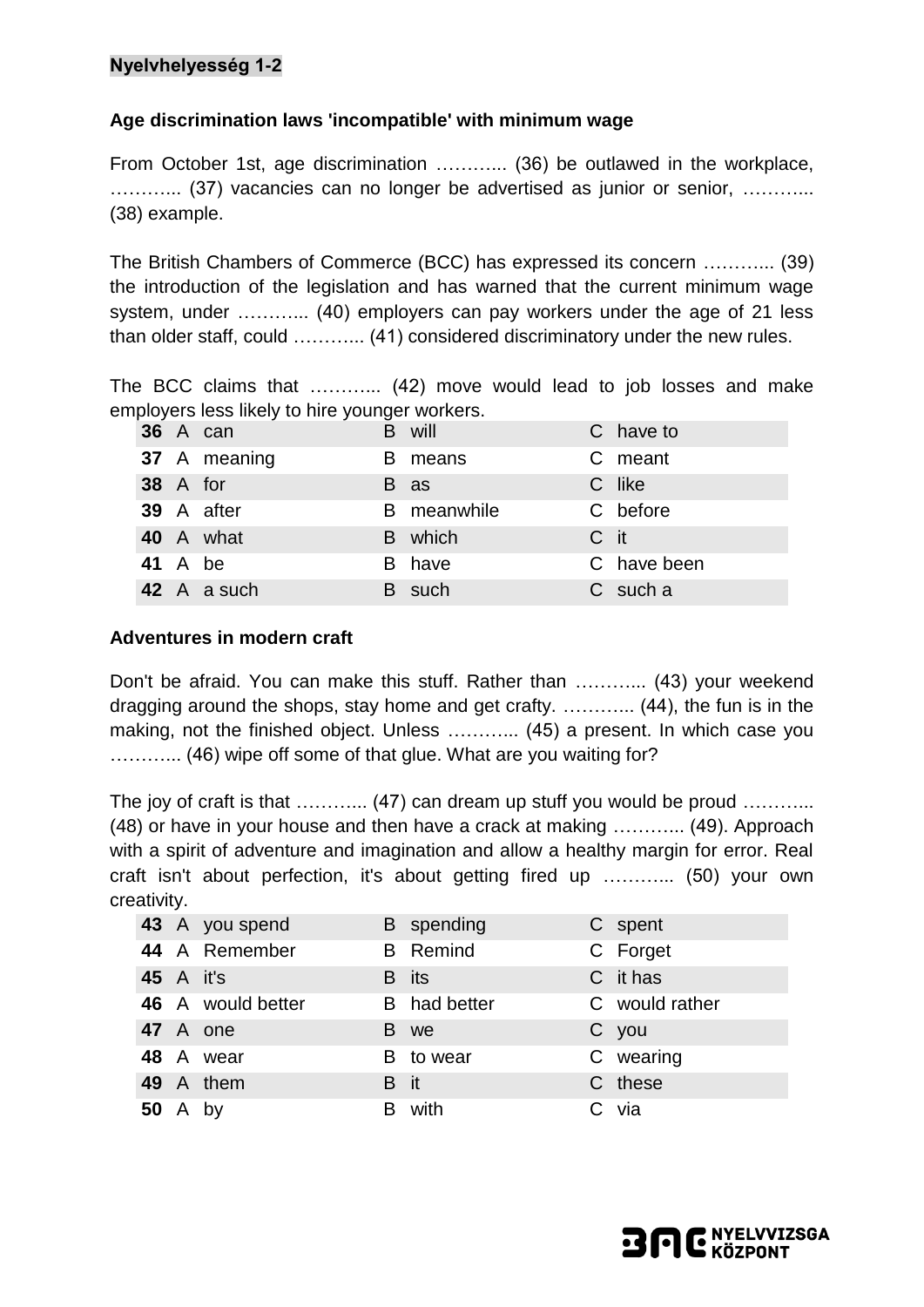**Write the letter of the most suitable sentence (A-F) in the text below. There is one extra sentence, which you do not need.**

#### **MORE TIME OFF FOR STAFF IN TOUGH SCHOOLS**

Teachers in Britain's most challenging schools will be entitled to six-week paid sabbaticals under plans to be set out by the government this week.

At a time of continuing concerns about serious teacher shortages, ministers hope they will stop disillusioned and "burnt out" teachers quitting the profession early. ...…..**1**........ They are likely to lead to action in areas where the worst shortages have led to increased workloads.

The proposals are part of a Ł92m package of measures to raise teaching standards through better professional development. Teachers will get more help early in their second or third year as part of a more clearly defined career ladder. The proposals were recommended to the education secretary, David Blunkett, by the General Teaching Council. ….…..**2**…….. However, the government

has decided to limit them initially to those working in "challenging" schools, particularly in inner-city areas.

Sabbaticals are an opportunity to gain pedagogic, leadership or management inspiration and should have a direct impact on return. Teachers would have to get approval for their proposed sabbatical activity in order to qualify for funding. ............**3**...........

Overall, the package, to be announced by the school standards minister, Estelle Morris, at a conference on Thursday, is likely to benefit around 70,000 teachers over the next three years. ...........**4**...........

Nigel de Gruchy, general secretary of the second largest teaching union, the National Association of School Masters Union of Women Teachers, said: ".......**5**..... We think this is a useful step in the right direction.."

- **A.** *It will include Ł3,500 scholarships for around 1,000 teachers.*
- **B.** *Teachers were allowed to undertake professional development of their choice.*
- **C.** *The GTC believes all experienced teachers should have the opportunity to take sabbaticals.*
- **D.** *In the next few days the first results of teacher union ballots will be announced.*
- **E.** *Professional development is very important for our teaching profession.*
- **F.** *This would help to pay for a supply teacher during their absence – of up to six weeks.*

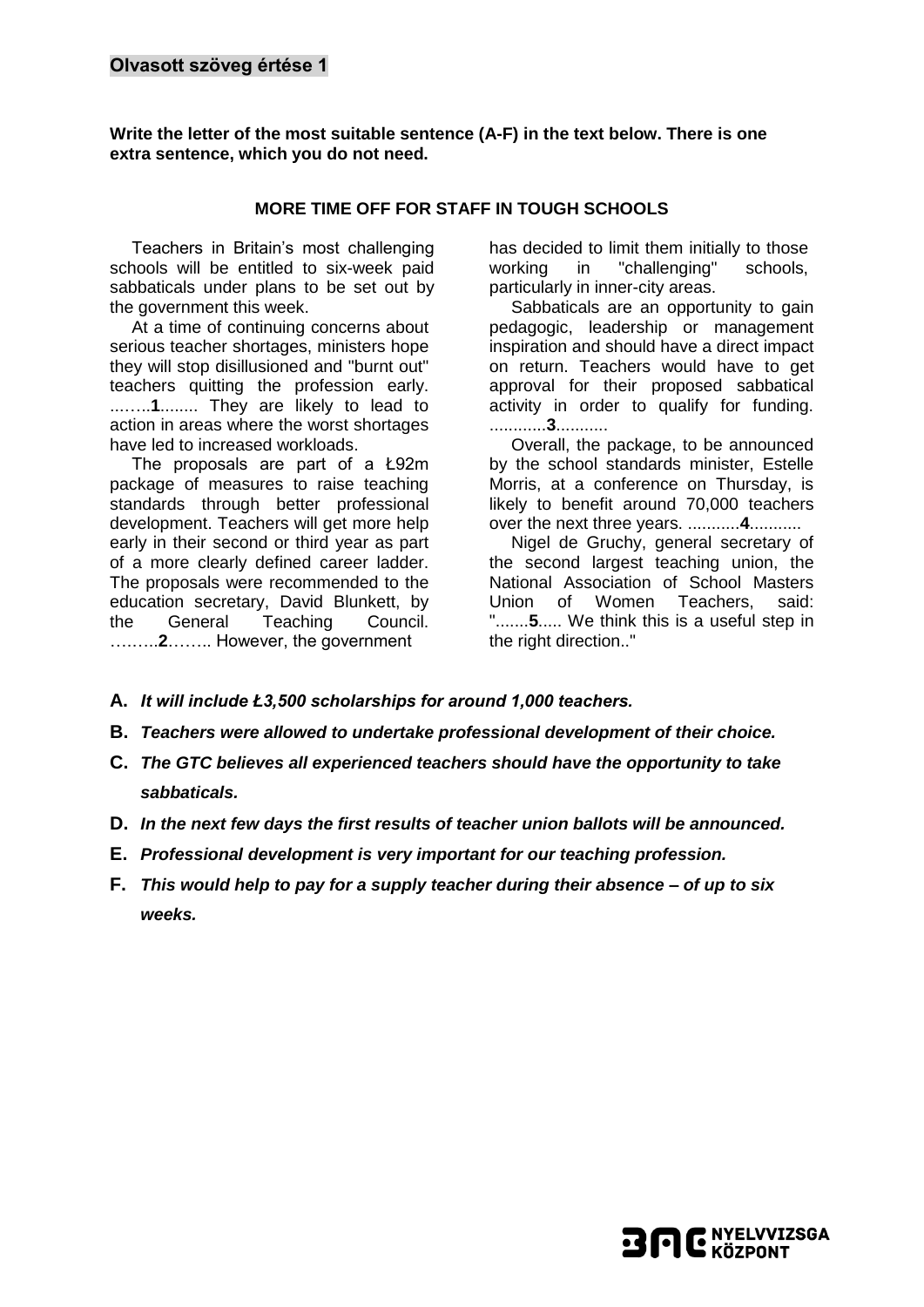#### **Read the text and answer the questions which follow the article in English. Only include information from the text. Give short answers, write full sentences only if necessary.**

#### **Rebuilding the Colosseum**

The Colosseum is like Rome itself. After all these centuries, it never runs out of surprises. One of the latest turned up on a second-tier corridor only a few weeks ago: an amateurish but detailed drawing scratched into the wall. Experts say the graffitist was probably a fight fan passing the wait between bouts, 1,600 or more years ago.

As trivial as the discovery may sound, it's pure treasure to Roselle Rea. She's the chief archaeologist for an eightyear, 18-million-dollar project currently underway at the mightiest of Rome's ancient monuments. When the overhaul is finished in 2003, visitors will be able to explore parts of the Flavian Amphitheater (the building's proper name) that have been out of public view for centuries – and a few that were off-limits even in the days of the emperors.

The place was falling apart. The whole outer wall – what's left of it – was at risk, according to the project's chief architect. The restorers had to mend a widening fissure that extended nearly the entire height of the north face. The foundation needed stabilizing, and some of the exterior arches had to be shored up with supplementary arches. Huge blocks of marble and ancient concrete were coaxed back into alignment, millimetre by millimetre. Since the completion of that phase last year, workers have begun scouring away centuries of soot from the outer walls to expose the monument's original golden tinge.

Big changes are continuing inside. Until the project began, only 15 percent of the Colosseum was open to the public. Now visitors can tour some 35 percent. Two years from now, when the scheduled renovations are complete, 85 percent will be accessible, including underground sections where animals were caged and gladiators prepared for battle. The topmost tier will be open again, too, giving tourists a panoramic view of the city for the first time in almost 1,500 years.

At present the Roman landmark still has room for improvement. You can stand in line two hours or more, without a trace of shade, just waiting to get in. For people too old or infirm to climb the treacherously steep main stairway, an elevator has been installed – but good luck finding it. The refreshment stands are overpriced, and the restrooms are inadequate. And always watch your wallet: despite the best efforts of police to keep a close eye on the place, a day never passes without at least one purse snatched or a pocket picked. On bad days as many as 40 such petty crimes are reported.

Far bigger problems may be on the way. The Colosseum remains first on the city superintendent of archaeology's list of Rome's most endangered monuments. It was built over an underground stream whose waters have undermined it ever since. Over the centuries the building has survived three major earthquakes, a disastrous fire and the fall of Rome. Medieval Romans used it as a garbage dump and as a quarry for the builders of St. Peter's Basilica and other churches. Today the amphitheatre marks one of the busiest intersections in the city, and a subway roars a few meters outside. The abuse adds up. Experts warn, some walls will need to be totally rebuilt within 10 years.

Some forms of wear and tear can only get worse. Last year some 2.5 million people toured the Colosseum, and the renovation is sure to attract even more. Every footstep wears away a little more of its marble floors and stairways. But that's one problem that doesn't give experts any qualms. Keeping an old monument closed to visitors is like locking a vintage car in a museum. It may be nice to look at, but if you try to start the engine, it won't work. Tourists are good for the Colosseum. They help keep it in working order.

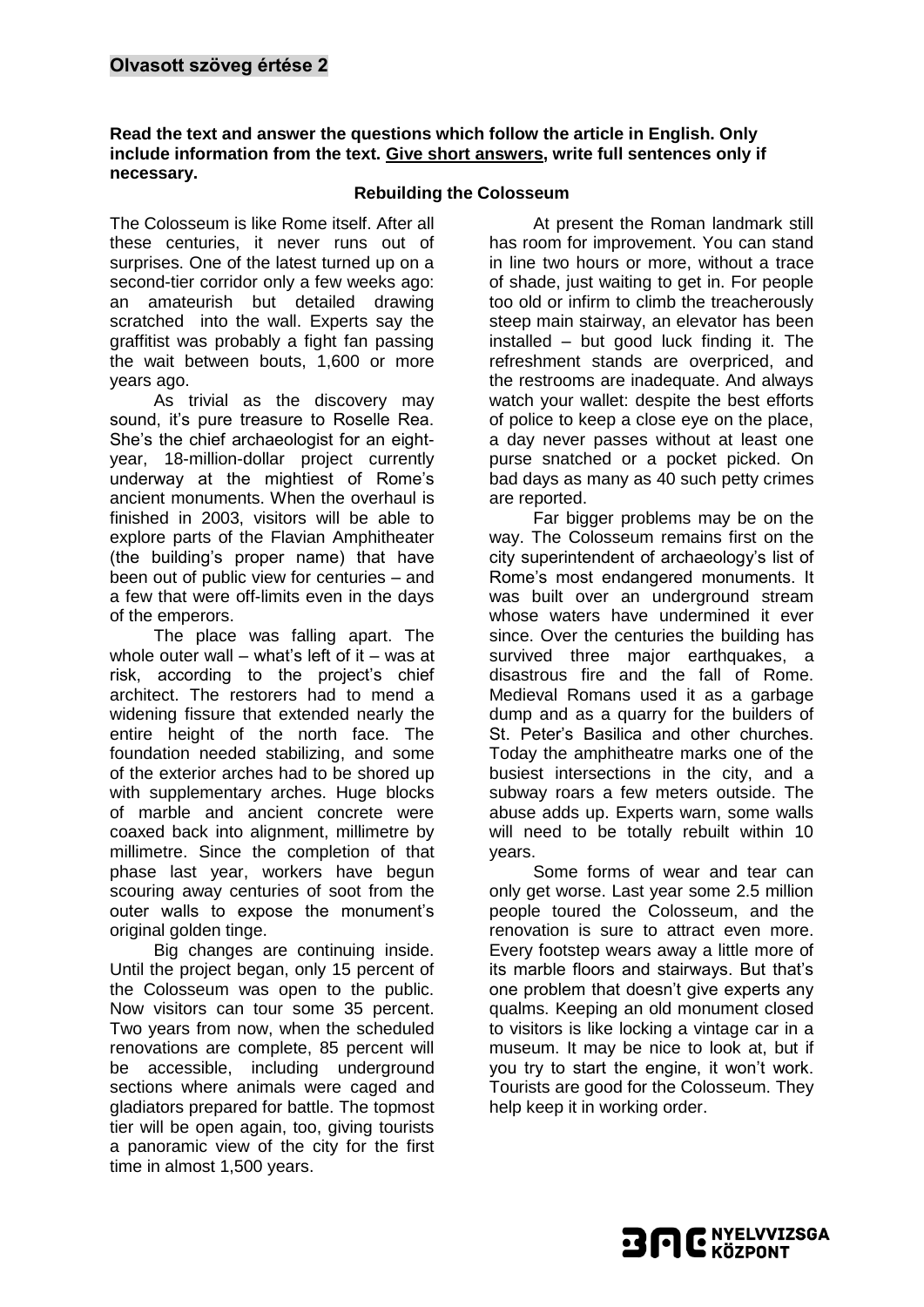# **Olvasott szöveg értése 2**

### **Questions:**

| 1. Where was the latest piece of art discovered in the Colosseum?                                           | (1) |
|-------------------------------------------------------------------------------------------------------------|-----|
| 2. How long does the current restoration project last?                                                      | (1) |
| 3. Were all the parts of the Colosseum open to the public in ancient times?<br>(Write only YES/NO.)         | (1) |
| 4. What was the problem with the foundation of the Colosseum?                                               | (1) |
| 5. What percentage of the Colosseum will still be closed to the public when the<br>restoration is finished? | (1) |
| 6. When was the last time visitors had a view from the top of the Colosseum?                                | (1) |
| 7. What kind of problem may tourists have with the lift?                                                    | (1) |
| 8. Name one smalltime crime that is common in the Colosseum.                                                | (1) |
| 9. Give two examples of what endangers the Colosseum. (a., b.)                                              | (1) |
| 10. What kind of work will be inevitable in the Colosseum in the next decade?                               | (1) |

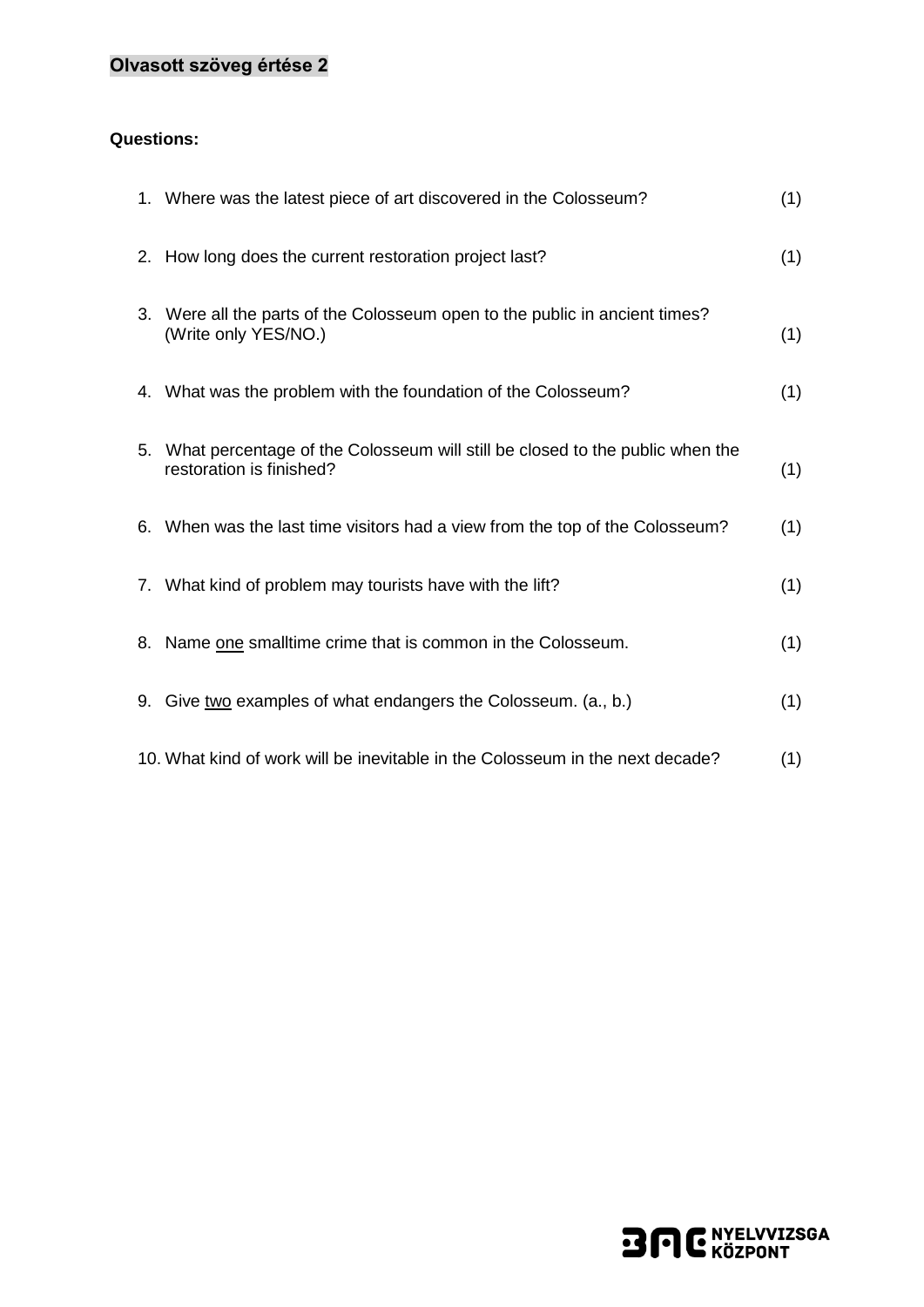# **Íráskészség 1-2**

**In this part of the test you have to complete two tasks. In both tasks** 

- **create a coherent text in which the ideas are logically connected to each other;**
- **include and elaborate each of the four points given;**
- **use appropriate language;**
- **write complete sentences;**
- **avoid using abbreviations and slang expressions.**

#### **Part 1:**

You have given up smoking. Break the good news to your English friend, who is still a heavy smoker. Write **a 170-200-word e-mail** letting him/her know

- when and why you started smoking;
- about the difficulties you had to face while you were addicted;
- about the positive changes in your health;
- how your friend could get rid of his/her bad habit.

#### **Part 2:**

Browsing the internet you have found an English forum where several people are sharing their opinions about school uniforms. You would like to take part in the discussion, too. In a post give your opinion **in about 120-140 words** writing about

- the price of the uniform;
- the comfort of the uniform;
- appearance;
- regulations in your school.